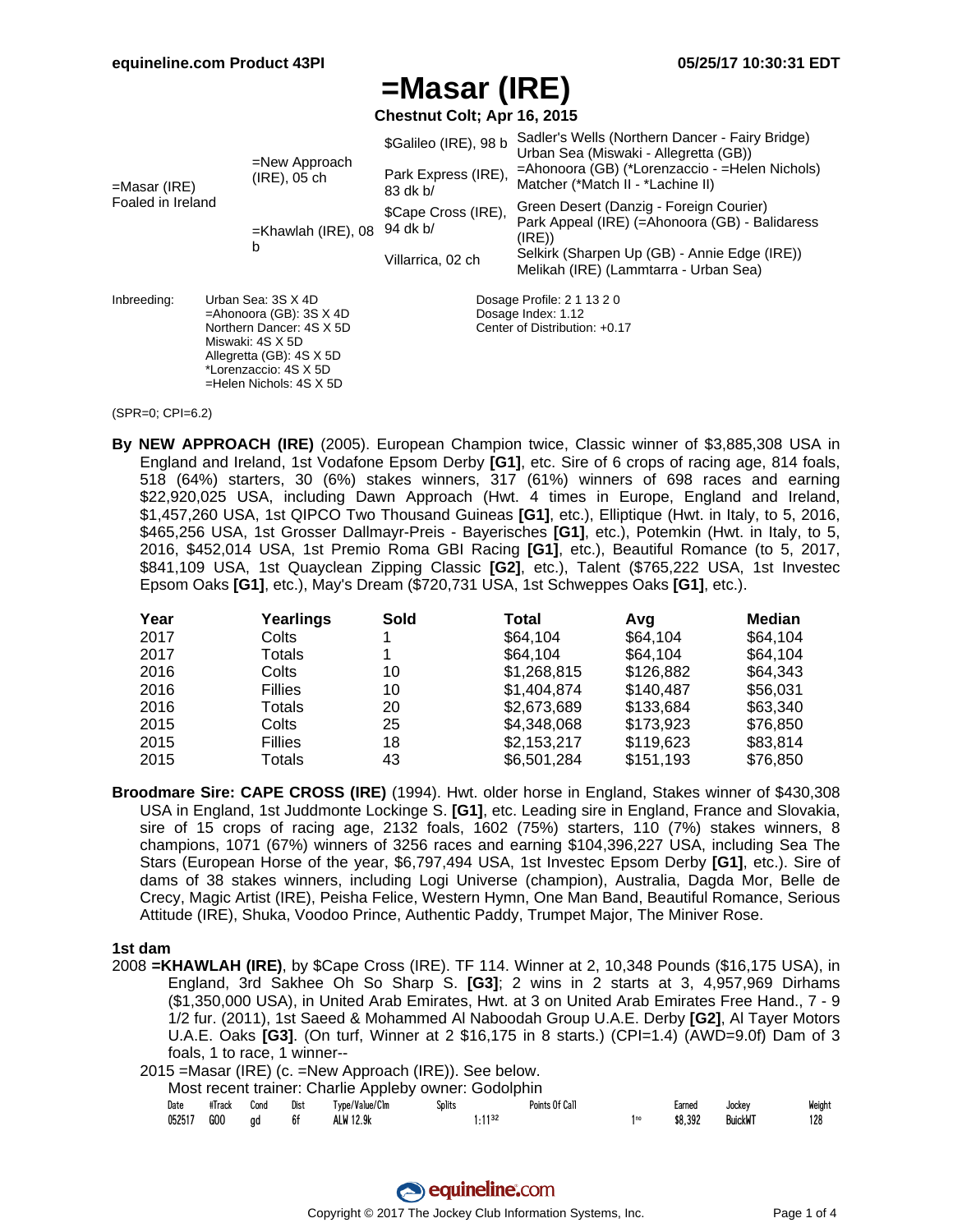**Chestnut Colt; Apr 16, 2015**

2017 summary 1 1 0 0 \$8,392

2014 =Tomouh (GB) (f. =Dubawi (IRE)). Unraced in Great Britain.

2016 =Unnamed (c. Shamardal).

#### **2nd dam**

- 2002 VILLARRICA, by Selkirk. TF 84. 2 wins at 3, 8,345 Pounds (\$15,005 USA), in England. Sent from United States to Great Britain in 2003. (On turf, 2 wins at 3 \$15,005 in 7 starts.) (CPI=1.5) (AWD=10.4f) Dam of 9 foals, 4 to race, 4 winners--
	- 2008 **=KHAWLAH (IRE)** (f. \$Cape Cross (IRE)). TF 114. Black type winner, see above.
	- 2010 **=VANCOUVERITE (GB)** (g. \$Dansili (GB)). TF 120. 4 wins in 6 starts at 3, 280,500 Euro (\$370,631 USA), in France, 1st Prix Guillaume d'Ornano Haras du Logis Saint-Germain **[G2]**, Prix Pelleas; placed at 4, 220,345 Dirhams (\$60,000 USA), in United Arab Emirates, 2nd Jebel Hatta Sponsored By Emirates Airline **[G1]**; 2 wins in 4 starts at 5, over the jumps, 8,968 Pounds (\$13,771 USA), in England; placed in 2 starts at 4, 7,955 Pounds (\$13,591 USA), in England, 2nd Doom Bar Steventon S. (On turf, 4 wins at 3 \$444,222 in 10 starts.) (CPI=9.6) (AWD=9.9f)
	- 2012 Winter House (GB) (g. \$Cape Cross (IRE)). 87, TF 99p. Winner at 3, placed at 4, 2016, 10,588 Pounds (\$15,487 USA), in England; winner at 5, 2017, over the jumps, \$17,000, in NA; placed in 2 starts at 4, 2016, \$6,400, in NA. Sent from Great Britain to United States in 2016. (On turf, Winner at 3, 2017 \$21,172 in 5 starts.) (CPI=1.2) (AWD=8.0f)

Most recent trainer: Richard J. Hendriks owner: Rosbrian Farm

| Date   | #Track                        | Cond | Dist | Type/Value/Clm                                                                                                                                                                                                                                                                                                                                                                       | <b>Splits</b> | Points Of Call |                                                                            |  |  | Earned | Jockey   | Weight    |     |
|--------|-------------------------------|------|------|--------------------------------------------------------------------------------------------------------------------------------------------------------------------------------------------------------------------------------------------------------------------------------------------------------------------------------------------------------------------------------------|---------------|----------------|----------------------------------------------------------------------------|--|--|--------|----------|-----------|-----|
| 052117 | 3LEX                          | tm   | 17f  | <b>MSW 24.2k</b>                                                                                                                                                                                                                                                                                                                                                                     |               | $4:03^{80}$    | $3\frac{1}{2}$ 1 <sup>hd</sup> 1 <sup>5</sup> 1 <sup>3</sup> $\frac{1}{2}$ |  |  |        | \$15,000 | GeraghtyR | 154 |
|        | 2017 summary 3 1 0 0 \$17,000 |      |      | $\overline{O}$ $\overline{O}$ $\overline{O}$ $\overline{O}$ $\overline{O}$ $\overline{O}$ $\overline{O}$ $\overline{O}$ $\overline{O}$ $\overline{O}$ $\overline{O}$ $\overline{O}$ $\overline{O}$ $\overline{O}$ $\overline{O}$ $\overline{O}$ $\overline{O}$ $\overline{O}$ $\overline{O}$ $\overline{O}$ $\overline{O}$ $\overline{O}$ $\overline{O}$ $\overline{O}$ $\overline{$ |               |                |                                                                            |  |  |        |          |           |     |

GOFFS UK NH & HIT AUG, \$45,414

- 2009 =Everglades (GB) (f. =Teofilo (IRE)). 2 wins at 3, 24,600 Euro (\$31,221 USA), in France. (On turf, Winner at 3 \$18,504 in 3 starts.) (CPI=1.6) (AWD=10.2f) Dam of 4 foals, 1 to race--
	- 2014 =Estuary (IRE) (c. Shamardal). Unplaced in 1 start, 2,500 Euro (\$2,663 USA), in France.  $(CPI=0.8)$

Most recent trainer: Andre Fabre owner: Godolphin S.N.C.

| Date   | #Track                       | Cond | Dist | Type/Value/Clm   | Splits      | Points Of Call | Earned  | Jockey     | Weight |
|--------|------------------------------|------|------|------------------|-------------|----------------|---------|------------|--------|
| 031417 | CHY                          | ft   | a9f  | <b>MSW 26.6k</b> | $1:53^{64}$ |                | \$2.663 | BarzalonaM |        |
|        | 2017 summary 1 0 0 0 \$2,663 |      |      |                  |             |                |         |            |        |
|        | – <i></i> . <i>.</i>         |      |      | $\blacksquare$   |             |                |         |            |        |

- 2017 =Unnamed (f. Raven's Pass).
- 2016 =Unnamed (f. =Dubawi (IRE)).
- 2015 Unnamed (c. \$Cape Cross (IRE)). Sent from Great Britain to United States in 2015. Sent from United States to Great Britain in 2016.
- 2014 =Royal Legend (GB) (c. =New Approach (IRE)). Unraced in Great Britain.
	- GOFFS UK JAN. MIXED 2017, \$1,880
- 2013 =Violeta d'Aur (GB) (f. =Dubawi (IRE)). Unraced in Great Britain. Died 2016.
- 2011 =Summer Flower (IRE) (f. Oasis Dream (GB)). Unraced in Ireland.
- 2007 =Shadowboxing (IRE) (c. Shamardal). Unraced in Ireland. Died 2010.
- 2016 =Unnamed (f. \$Dansili (GB)).

#### **3rd dam**

1997 **MELIKAH (IRE)**, by Lammtarra. TF 116. Winner in 2 starts at 3, 52,540 Pounds (\$79,587 USA), in England, 1st R. L. Davison Pretty Polly S., 3rd Vodafone Epsom Oaks **[G1]**; placed in 1 start at 3, 48,790 Euro (\$45,722 USA), in Ireland, 2nd Kildangan Stud Irish Oaks **[G1]**; unplaced in 1 start in France. Sent from Ireland to United States in 2001. Sent from United States to Great Britain in 2004. Returned to United States from Great Britain in 2008. Sent from United States to Ireland in 2010. (On turf, Winner at 3 \$125,309 in 4 starts.) (CPI=26.0) (AWD=10.0f) Half-sister to **=SEA THE STARS (IRE)** (TF 140. \$6,797,494 (USA), European Horse of the year (2009), European Champion 3-year-old colt (2009), Hwt. at 3 on English Free Hand., 11 - 14 fur. (2009), Hwt. at 3 on English Free Hand., 9 1/2 - 11 fur. (2009), Hwt. at 3 on French Free Hand., 11 - 14 fur. (2009), Hwt. colt at 3 on Irish Free Hand., 10 1/2 - 13 fur. (2009), Hwt. colt at 3 on Irish Free Hand., 9 1/2 - 10 1/2 fur. (2009), 1st Investec Epsom Derby **[G1]**, etc., sire), **\$GALILEO (IRE)** ( 112, TF 134. \$2,245,373 (USA), European Champion 3-year-old colt (2001), Hwt. colt at 3 on English Free Hand., 11 - 14 fur. (2001), Hwt. colt at 3 on Irish Free Hand., 11 - 14 fur. (2001), Hwt. colt at 3 on Irish Free Hand., 9 1/2 - 11 fur. (2001), 1st Budweiser Irish Derby **[G1]**, etc., Leading sire in Czechoslovakia/Czech Republic (2015), Leading sire in England (2008), Leading sire in England (2010), Leading sire in England (2011), Leading sire in England (2012), Leading sire in France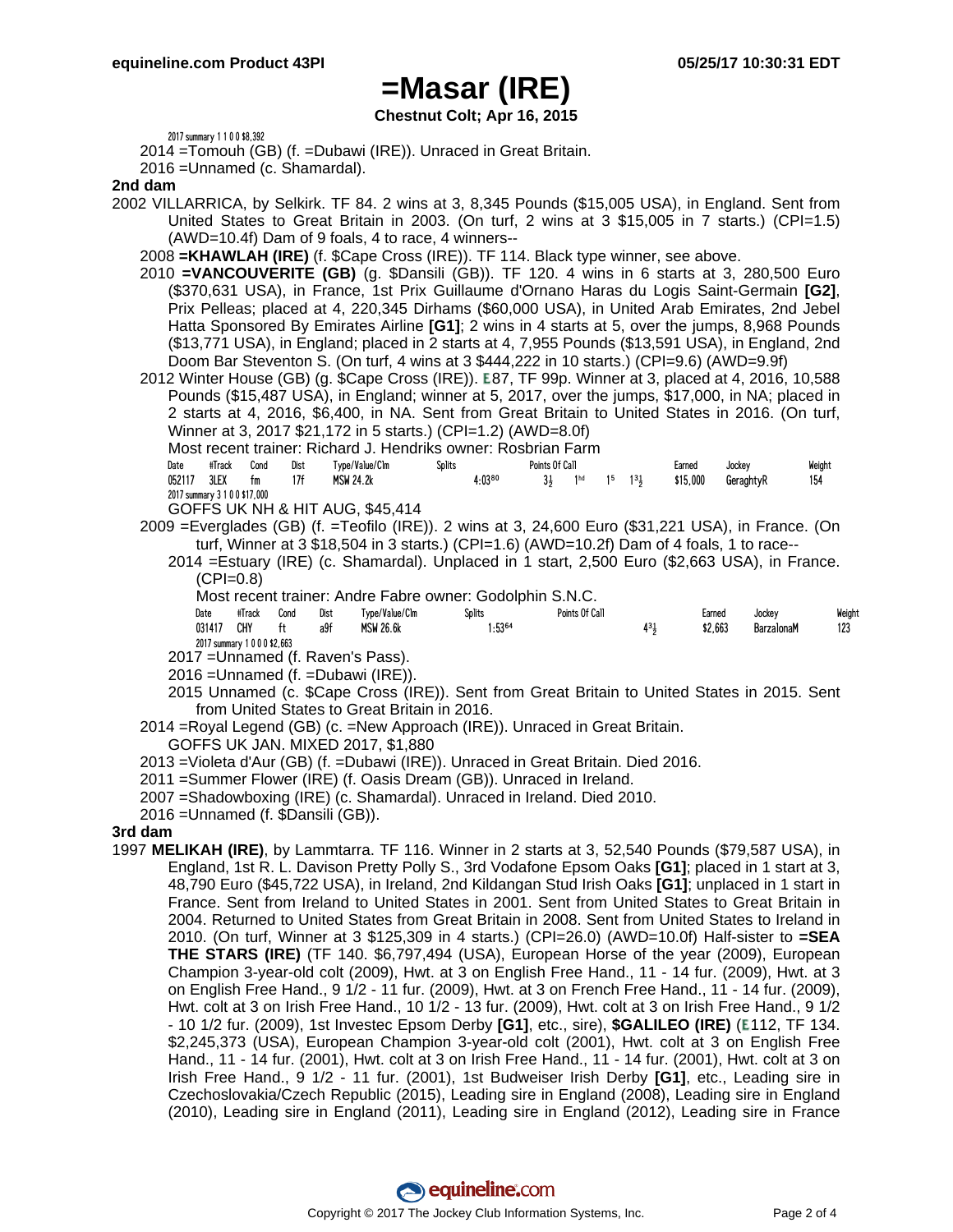**Chestnut Colt; Apr 16, 2015**

(2016), Leading sire in Ireland (2008), Leading sire in Ireland (2010), Leading sire in Ireland (2011), Leading sire in Ireland (2012), Leading sire in Ireland (2013), Leading sire in Ireland (2014), Leading sire in Ireland (2015), Leading sire in Ireland (2016), Leading sire in Slovakia (2015), Leading sire in Slovakia (2016). sire), **=BLACK SAM BELLAMY (IRE)** (TF 121. \$680,472 (USA), Hwt. at 3 on Italian Free Hand., 11 - 14 fur. (2002), 1st Gran Premio del Jockey Club **[G1]**, etc., sire), **=URBAN OCEAN (FR)** (TF 114. \$85,103 (USA), Hwt. at 3 on Irish Free Hand., 9 1/2 - 11 fur. (1999), 1st Gallinule S. **[G3]**, etc., sire), **MY TYPHOON (IRE)** ( 120. \$1,308,361, 1st Diana S. **[G1]** (SAR, \$300,000), etc.), **ALL TOO BEAUTIFUL (IRE)** (TF 113. \$293,997 (USA), 1st Totepool Middleton S. **[G3]**, etc.), **=BORN TO SEA (IRE)** (TF 117. \$422,027 (USA), 1st Irish Field Blenheim S., etc., sire), **Cherry Hinton (GB)** (TF 105. \$54,232 (USA), 2nd Blue Wind S. **[G3]**, etc.). Dam of 12 foals, 9 to race, 8 winners--

- DEA AUG YRLG 98, \$1,662,000
- 2009 **MASTERSTROKE** (c. =Monsun (GER)). TF 119. 4 wins in 7 starts at 2 and 3, 672,300 Euro (\$868,669 USA), in France, 1st Lucien Barriere Grand Prix de Deauville **[G2]**, Prix Frederic de Lagrange, 2nd Prix Hocquart **[G2]**, Prix du Lys **[G3]**, 3rd Qatar Prix de l'Arc de Triomphe **[G1]**; unplaced, 1,614 Pounds (\$2,440 USA), in England. Sent from United States to France in 2010. (On turf, 4 wins at 2 and 3 \$871,109 in 9 starts.) (CPI=24.1) (AWD=10.8f)
- 2011 **=HIDDEN GOLD (IRE)** (f. Shamardal). TF 111p. 6 wins at 3, 133,707 Pounds (\$211,207 USA), in England, 1st 32red.com/Choose E.B.F. Nominated River Eden Fillies S., 2nd Markel Insurance Lillie Langtry Fillies S. **[G3]**, 3rd Weatherbys Hamilton Lonsdale Cup **[G2]**. (On turf, 3 wins at 3 \$114,256 in 11 starts.) (CPI=6.8) (AWD=12.7f) Dam of 1 foal--

2017 =Unnamed (c. =Dubawi (IRE)).

2013 **=MOONLIGHT MAGIC (GB)** (c. \$Cape Cross (IRE)). TF 118. 3 wins at 2 and 3, placed at 4, 2017, 157,080 Euro (\$175,977 USA), in Ireland, 1st Derrinstown Stud Derby Trial **[G3]**, Best Odds Guaranteed For Tote Account Holders Eyrefield S., 2nd Camelot Irish E.B.F. Mooresbridge S. **[G2]**, 3rd Kilfrush Stud Royal Whip S. **[G3]**; placed in 1 start at 3, 2016, 21,000 Euro (\$23,604 USA), in France, 3rd Qatar Prix Daniel Wildenstein **[G2]**; unplaced in 1 start in England. (On turf, 3 wins at 2 and 3, placed at 4, 2017 \$199,581 in 10 starts.) (CPI=7.5) (AWD=8.7f)

Most recent trainer: James S. Bolger owner: Godolphin

| Date   | #Track                        | Cond | Dist                    | Type/Value/Clm | Splits      | Points Of Call |          | Earned   | Jockey    | Weight |
|--------|-------------------------------|------|-------------------------|----------------|-------------|----------------|----------|----------|-----------|--------|
| 050117 | NAA                           | ad o | $1\text{\textdegree m}$ | W G2 141.6k    | $2:12^{80}$ |                | $2^{31}$ | \$26,916 | ManningKJ | 129    |
|        | 2017 summary 1 0 1 0 \$26,916 |      |                         |                |             |                |          |          |           |        |

2002 Villarrica (f. Selkirk). TF 84. See above.

- 2008 =Chief of Staff (GB) (c. =Pivotal (GB)). Winner at 2, 28,800 Euro (\$39,201 USA), in France. Died 2015. (On turf, Winner at 2 \$39,201 in 6 starts.) (CPI=1.9) (AWD=8.0f)
- 2010 =Urban Dance (IRE) (g. Street Cry (IRE)). TF 108. 2 wins at 3, 24,527 Pounds (\$37,944 USA), in England; unplaced in United Arab Emirates. (On turf, 2 wins at 3 \$37,142 in 5 starts.) (CPI=1.6) (AWD=10.0f)

|            |                          |      |      | Most recent trainer: Erwan Charpy owner: Faisal Al Mutawa |        |                |       |        |                |        |
|------------|--------------------------|------|------|-----------------------------------------------------------|--------|----------------|-------|--------|----------------|--------|
| Date       | #Track                   | Cond | Dist | Type/Value/Clm                                            | Splits | Points Of Call |       | Earned | Jockey         | Weight |
| 031717 JEB |                          |      | a9f  | HCP 23.1k                                                 | 1.4996 |                | 11241 | \$0    | <b>SiriauP</b> | 128    |
|            | 2017 summary 1 0 0 0 \$0 |      |      |                                                           |        |                |       |        |                |        |

2006 =Valedictory (IRE) (c. Dubai Destination). Winner in 2 starts at 2 and 3, 25,500 Euro (\$34,600 USA), in France. Died 2010. (On turf, Winner in 2 starts at 2 and 3 \$34,600.) (CPI=4.1) (AWD=8.4f)

2007 =Burj Nahar (GB) (c. Shamardal). TF 101. Winner at 2 and 4, 17,161 Pounds (\$27,578 USA), in England. (On turf, Winner at 2 and 4 \$27,578 in 6 starts.) (CPI=2.2) (AWD=9.2f)

- 2003 Lunar Landscape (g. Giant's Causeway). TF 74. Placed in 2 starts at 3, 482 Pounds (\$896 USA), in England; placed at 5 and 6, 20,750 Dirhams (\$5,649 USA), in United Arab Emirates. Sent from United States to United Arab Emirates in 2004. (On turf, Placed in 1 start at 3 \$896.)  $(CPI=0.1)$
- 2014 =Meistersinger (GB) (c. =Dubawi (IRE)). Unraced in Great Britain.
- 2016 =Unnamed (c. \$Dansili (GB)).
- 2015 Unnamed (f. =Dubawi (IRE)). Sent from Great Britain to United States in 2015. Sent from United States to Great Britain in 2016.

Owner & trainer as of 05/25/17 **Owner:** Godolphin

#### **In England**

**Year AgeStarts 1st 2nd 3rd Pounds Earnings (USA\$)**